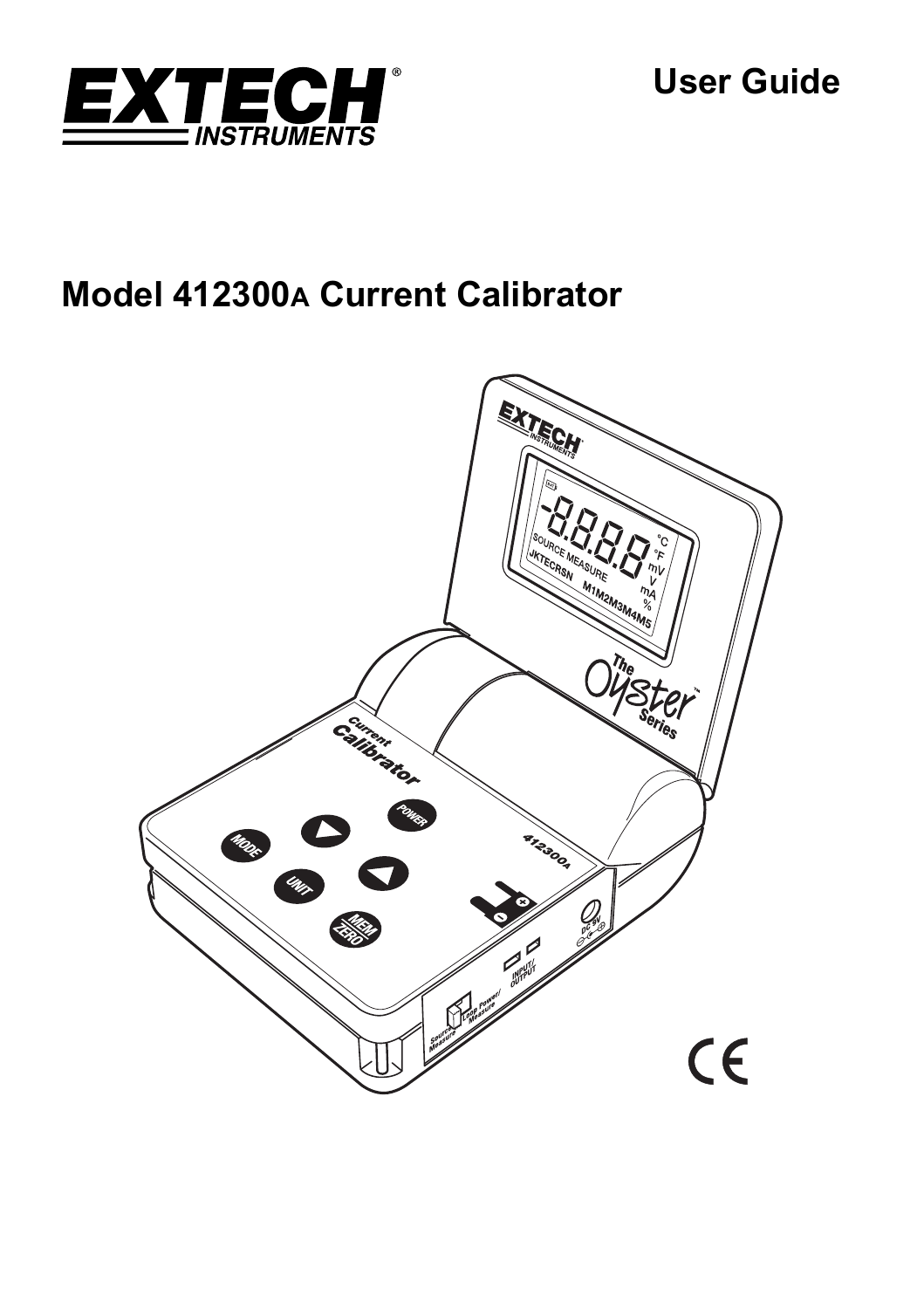## *Introduction*

Congratulations on your purchase of the Extech Current Calibrator Model 412300A. The 412300A can measure/source current and can also power a current loop. A built-in five location memory can store customized calibration current output steps. The Oyster Series meters have a convenient flip up display with neck-strap for hands-free operation. This meter is shipped fully tested and calibrated and, with proper use, will provide years of reliable service.

## *Meter Description*

- 1. LCD display
- 2. Battery Compartment
- 3. AC adaptor jack
- 4. Calibration Cable input
- 5. Function switch
- 6. Neck-strap posts
- 7. Keypad

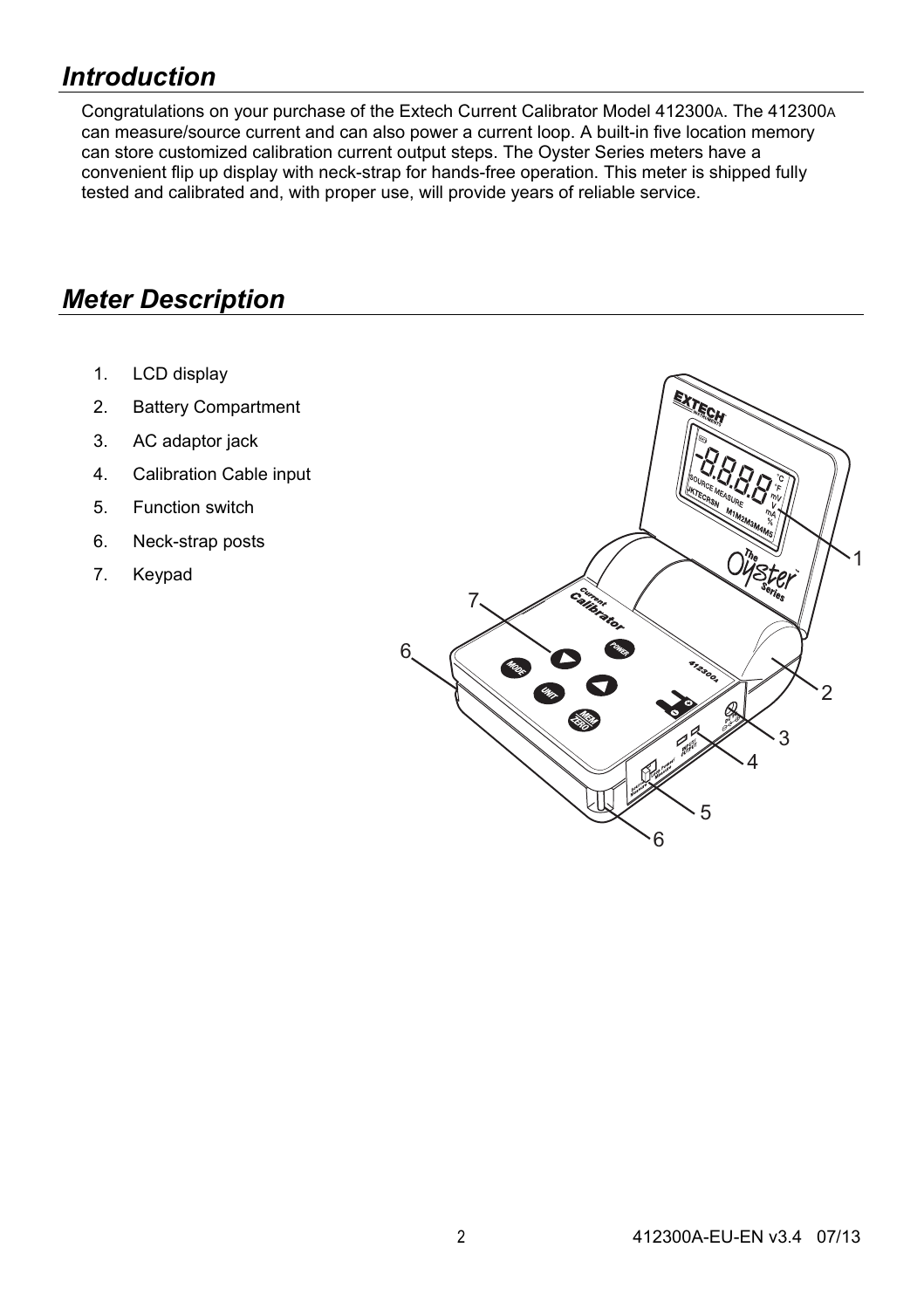## **POWER BUTTON and AUTO POWER OFF FEATURE**

- 1. Use the POWER button to turn the unit ON or OFF. When the unit is powered up, a short selftest will ensue after which the display will stabilize.
- 2. This meter can either be powered by one 9V battery or an AC adapter.
- 3. When the battery symbol appears on the LCD display, replace the battery as soon as possible. Low battery power may cause inaccurate readings and erratic meter operation.
- 4. This instrument is equipped with Auto Power OFF which turns the meter off after 10 minutes of inactivity. To override this feature; press and hold the MODE button until the display shows  $\neg$ **REP** (auto power off de-activated) or  $\mathsf{R}\mathsf{E}\mathsf{P}$  (auto power off activated).

### **FUNCTION SLIDE SWITCH**

- 1. Slide the Function switch on the side of the meter to the desired function (Source/Measure or Power/Measure).
- 2. In the Source/Measure position the meter can be used to generate current or measure current (MODE button is used to choose Source or Measure).
- 3. In the Power/Measure position, the meter can power a current loop with 24Vdc and, at the same time, measure the current.

### **MODE BUTTON**

Press the MODE button to select either SOURCE (output) or MEASURE (input). This applies when the Function switch is set to Source/Measure.

### **UNIT BUTTON**

Press the UNIT button to select **mA** or **%** units.

### ▲▼ **INCREASE / DECREASE BUTTONS**

Use the  $\triangle$   $\blacktriangledown$  buttons to increase or decrease the output current value in the source mode.

- 1. Press the  $\triangle$  button once to increase the value in one digit steps.
- 2. Press and hold the  $\triangle$  button to increase the value in 10 digit steps.
- 3. Press and hold the  $\triangle$  button >2 sec and then press the  $\nabla$  to increase the value in 100 digit steps
- 4. To decrease the value, use the  $\nabla$  button as described above.

### **ZERO BUTTON**

The ZERO button manually zeros the display in the MEASURE mode.

- 1. Set the meter to the MEASURE mode
- 2. Short the input jack
- 3. Press and release the ZERO button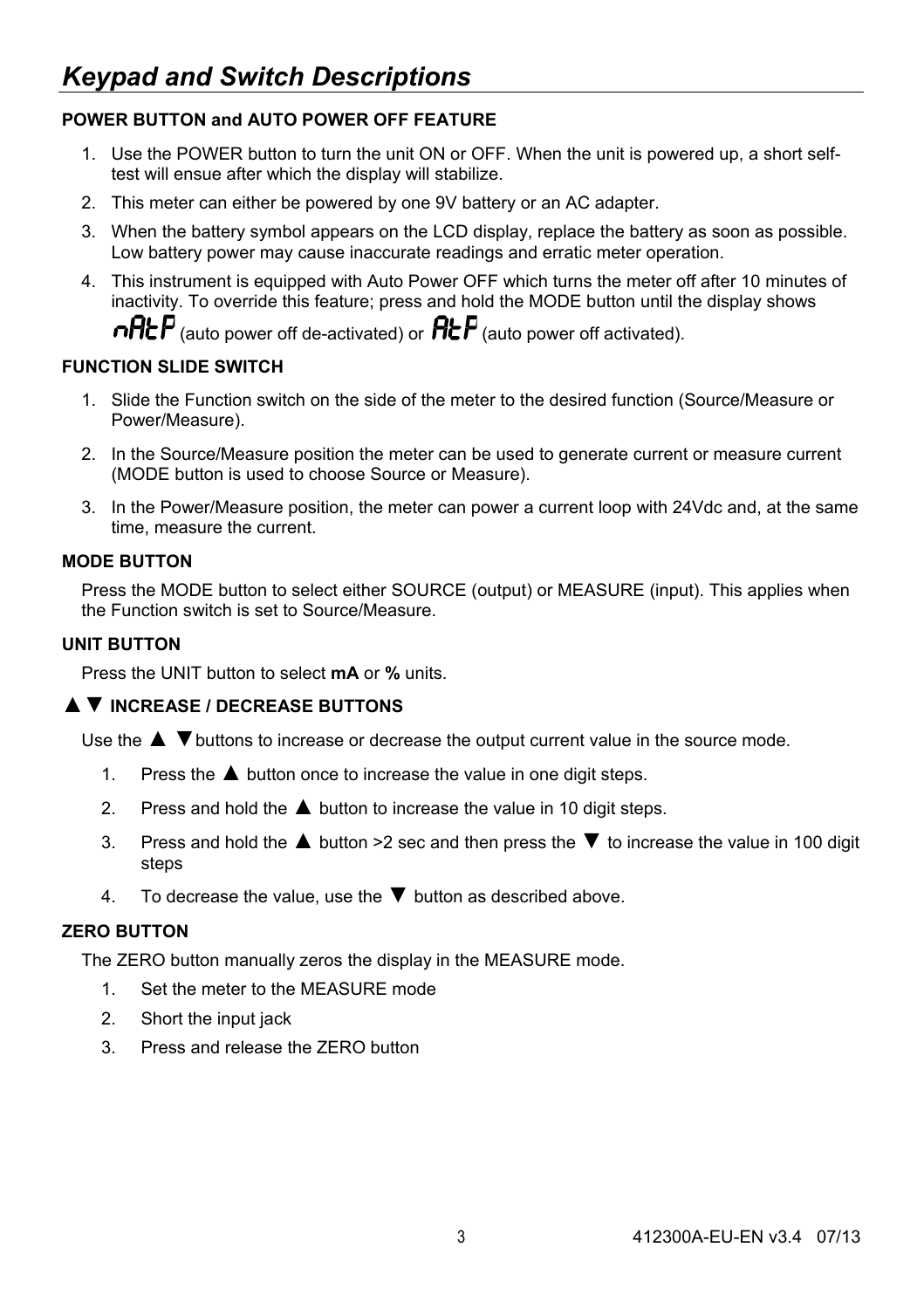#### **MEM BUTTON**

The memory feature provides the user with five (5) user programmable source values for stepped calibration outputs. The feature is available for **mA** and **%** units in the SOURCE mode. The stored values are kept in non-volatile memory (memory that is retained even after power is removed from the calibrator).

#### **Source from the stored memory values:**

- 1. Select the Source mode as described earlier
- 2. Press the MEM button. The M1 icon (memory location 1) will appear in the display and the value stored in that location will be displayed and sourced.
- 3. Repeated pressing of the MEM button will step through the 5 memory locations.

**NOTE**: The "**SOURCE"** icon will blink when the output value has not reached a stable level. The common cause for the "**SOURCE"** icon to remain blinking is that the load impedance is too high in the current mode.

#### **Storing values into memory:**

- 1. As described above, select and display a memory location (M1, 2, 3, 4, or 5)
- 2. Use the  $\triangle \blacktriangledown$  buttons to adjust the display to the desired source value.
- 3. Press and hold the MEM button for > 2 seconds. The displayed value will be stored in the displayed memory location.

#### **Default memory values.**

Five common source values are permanently programmed in memory as the default values. These values can be replaced by user selected values.

To reset the meter to the default memory values:

- 1. Turn the meter on and select the SOURCE mode.
- 2. Press and hold the POWER button until  $dFL$  appears in the display and then release the POWER button. The memory locations will revert to the default values.

| <b>Default Memory Values</b> |                  |                  |                |                   |                |
|------------------------------|------------------|------------------|----------------|-------------------|----------------|
|                              | M1               | M2               | M <sub>3</sub> | M4                | M <sub>5</sub> |
| mA                           | 4 <sub>m</sub> A | 8 <sub>m</sub> A | 12mA           | 16 <sub>m</sub> A | 20mA           |
| %                            | 0%               | 25%              | 50%            | 75%               | 100%           |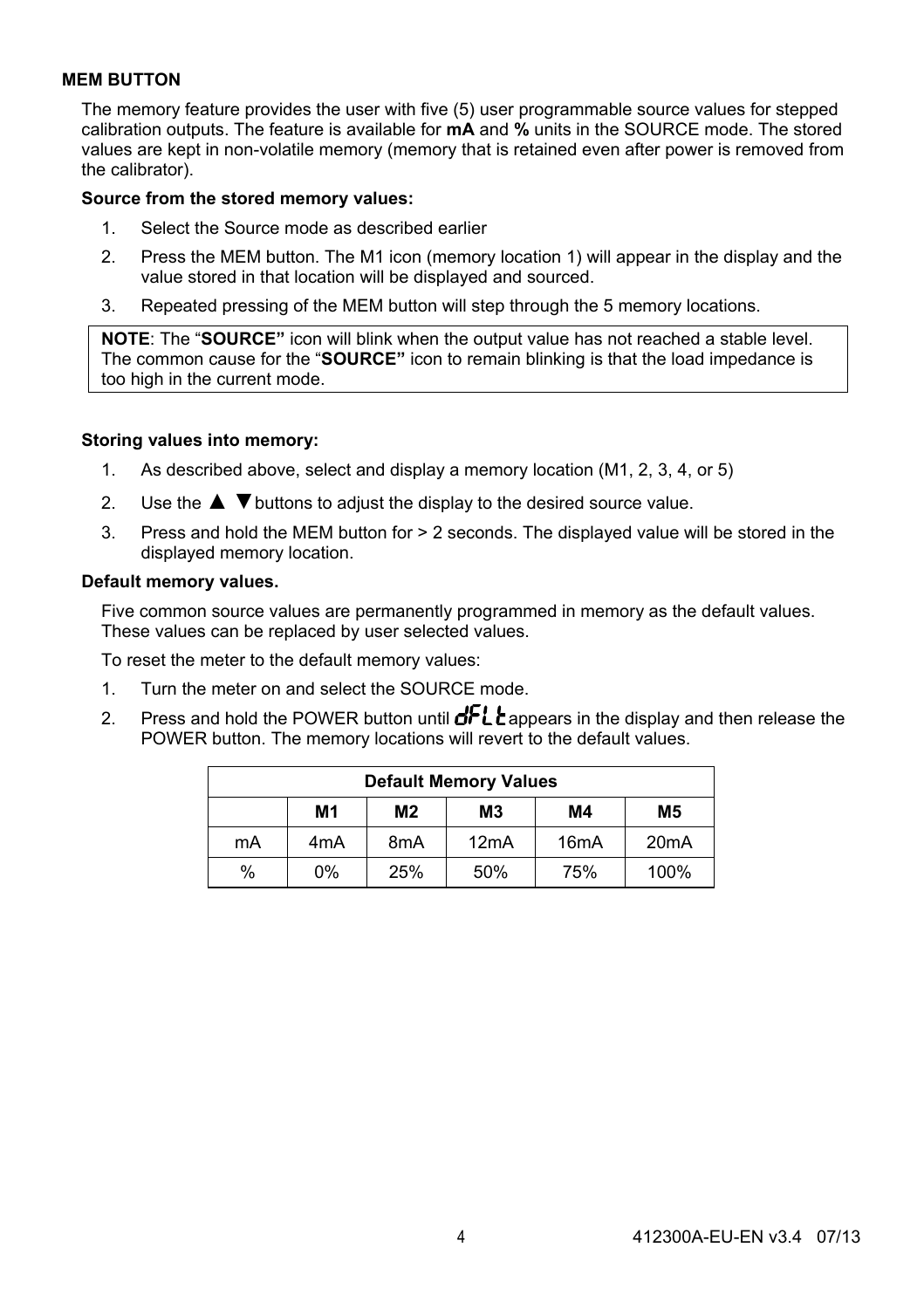## *Modes of Operation*

#### **MEASURE (Input) Mode of Operation**

In this mode, the unit will measure up to 50mADC.

- 1. Slide the function switch to the SOURCE/MEASURE position.
- 2. Turn the meter ON
- 3. Press the MODE button to select MEASURE
- 4. Connect the Calibration Cable to the meter.
- 5. Connect the Calibration Cable to the device or circuit under test.
- 6. Read the measurement on the LCD display.

#### **SOURCE (Output) Mode of Operation**

In this mode, the unit can source current up to 24mADC at 1000 ohms

- 1. Slide the Mode switch to the SOURCE/MEASURE position
- 2. Turn the meter ON
- 3. Press the MODE button to select SOURCE
- 4. Use the UNIT button to select **%** or **mA** units of measure
- 5. Connect the Calibration Cable to the meter
- 6. Connect the Calibration Cable to the device or circuit under test
- 7. Use the ▲ ▼buttons to select the desired output value. Use the LCD display to verify the output level. Alternatively, use the stored calibration values in memory as described in the MEM button section.
- 8. **Note** that while the SOURCE display icon is blinking the calibrator is preparing to provide an output but only after the icon stops blinking will the current actually be sourced.
- 9. For the -25% to 125% output range the output is 0 to 24mA. Refer to the Table below.

| <b>Display</b> | 25%              | 0%  | 25%              | 50%  | 75%  | 100%              | 125%              |
|----------------|------------------|-----|------------------|------|------|-------------------|-------------------|
| mA<br>output   | 0 <sub>m</sub> A | 4mA | 8 <sub>m</sub> A | 12mA | 16mA | 20 <sub>m</sub> A | 24 <sub>m</sub> A |

#### **POWER/MEASURE Mode of Operation**

- In this mode the unit can measure current up to 24mA and power a 2-wire current loop. The loop voltage is 24V.
- 1. Slide the function switch to the POWER/MEASURE position.
- 2. Turn the meter ON
- 3. Connect the Calibration Cable to the meter.
- 4. Connect the Calibration Cable to the loop. Open the current loop at any convenient location along the signal path.
- 5. Read the measurement on the LCD display.
- 6. Use the UNIT button to select % or mA units of measure. In "%" mode the display will read from -25.0 to +230.0% representing 0.00 to 50.00mA.